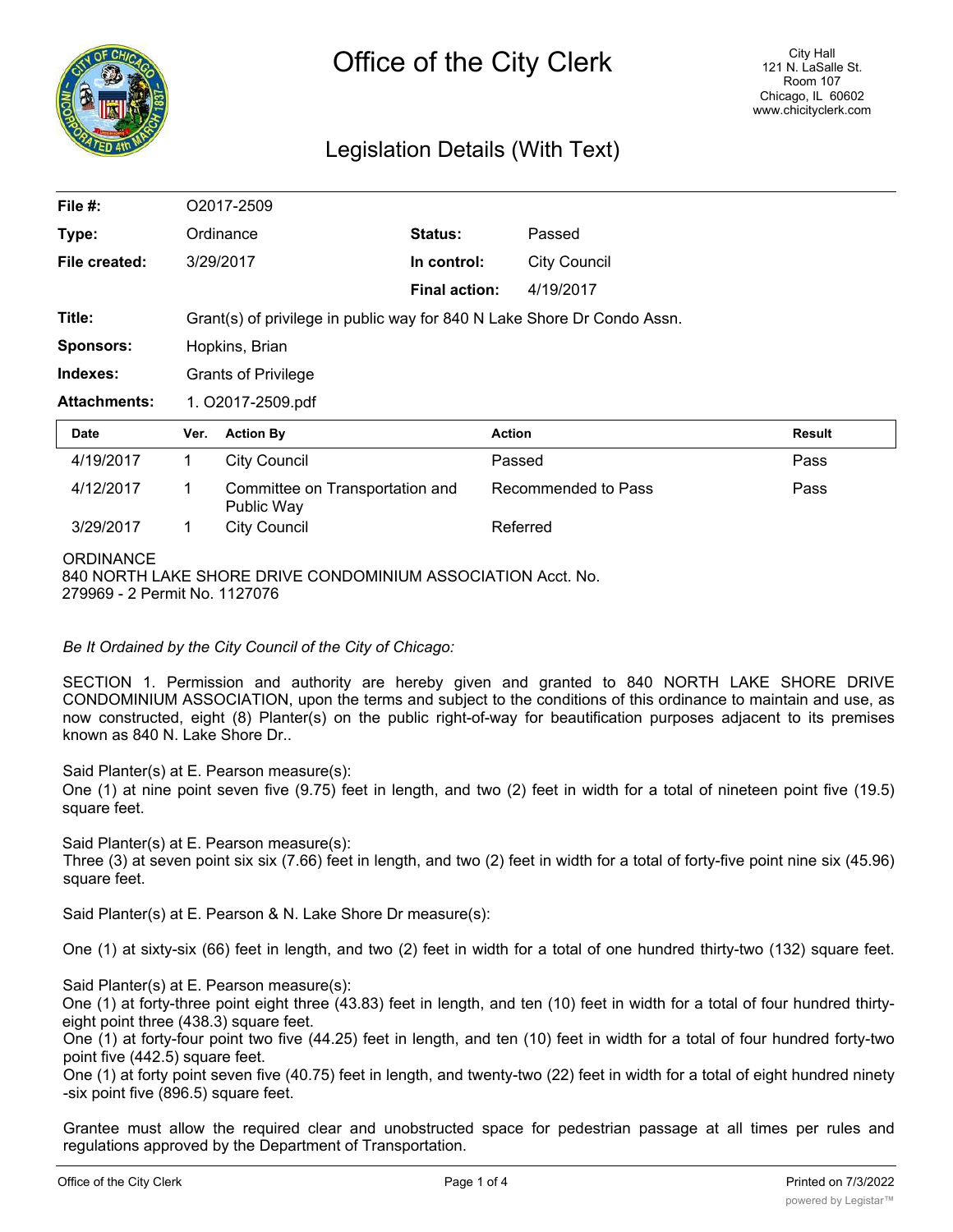The location of said privilege shall be as shown on prints kept on file with the Department of Business Affairs and Consumer Protection and the Office of the City Clerk.

Said privilege shall be constructed in accordance with plans and specifications approved by the Department of Planning and Development and Department of Transportation (Division of Project Development).

This grant of privilege in the public way shall be subject to the provisions of Section 10-28-015 and all other required provisions of the Municipal Code of Chicago.

The grantee shall pay to the City of Chicago as compensation for the privilege #1127076 herein granted the sum of zero (\$.00) per annum in advance.

A 25% penalty will be added for payments received after due date.

The permit holder agrees to hold the City of Chicago harmless for any damage, relocation or replacement costs associated with damage, relocation or removal of private property caused by the City performing work in the public .way.

Authority herein given and granted for a period of five (5) years from and after 01/18/2017.

Page 1

Alderman

Brian Hopkins 2nd Ward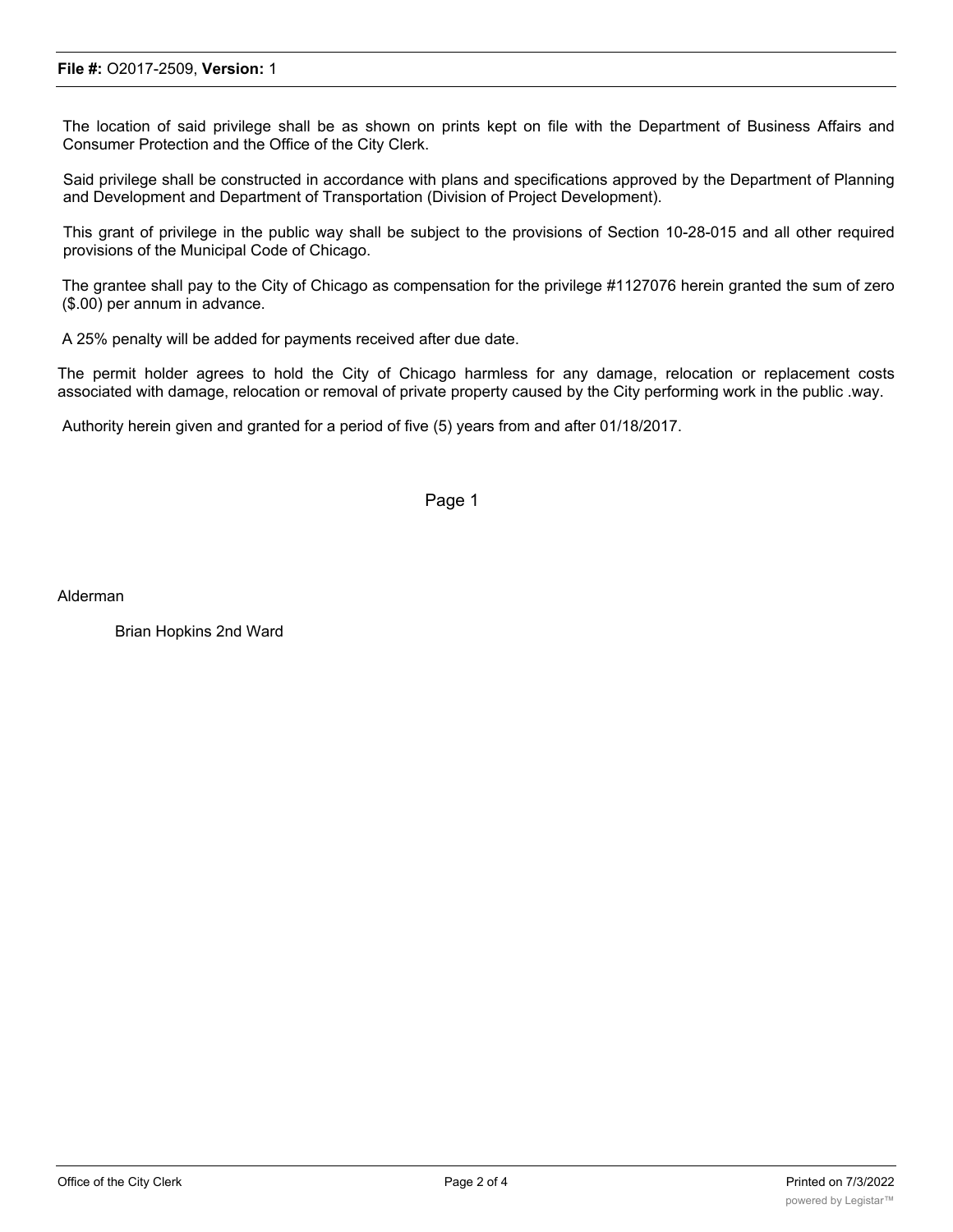Page 2

(Page 8 of 10)

LANDSCAPE PLANTER PLAN

SCALE, 1/16'» I'-O"

*SHADED AREA REPRESENTS PLANTERS M2a IN PUBLIC WAY (TYP FOR <\)* **840 NORTH LAKE SHORE DRIVE CONDOMINIUM ASSOCIATION**

FULL CIRCLE ARCHITECTS MehttMctur\* a\*t \rtmlor <file:///rtmlor> CMt^i

Nortffenoofc. IL 60062 ^•dl-aoii

Department of Business Affairs and Consumer Protection Small Business Center - Public Way Use Unit City Hall - 121 N. LaSalle Street. Room 800 • Chicago, IL 60602 312-74-GOBIZ/312-744-6249 • (312) 744-1944 (TTY) h(tp://www.citvofchicago.ora/bacp

**03/29/2017**

**Alderman Brian Hopkins**

Ward # 02 City of Chicago City Hall, Room 200 121 North LaSalle Street Chicago, Illinois 60602

**Re: An ordinance to use and maintain a portion ofthe public right-of-way for eight (8) plantcr(s) for 840 NORTH LAKE SHORE DRIVE CONDOMINIUM ASSOCIATION, adjacent to the premises known as 840 N. Lake Shore Dr..**